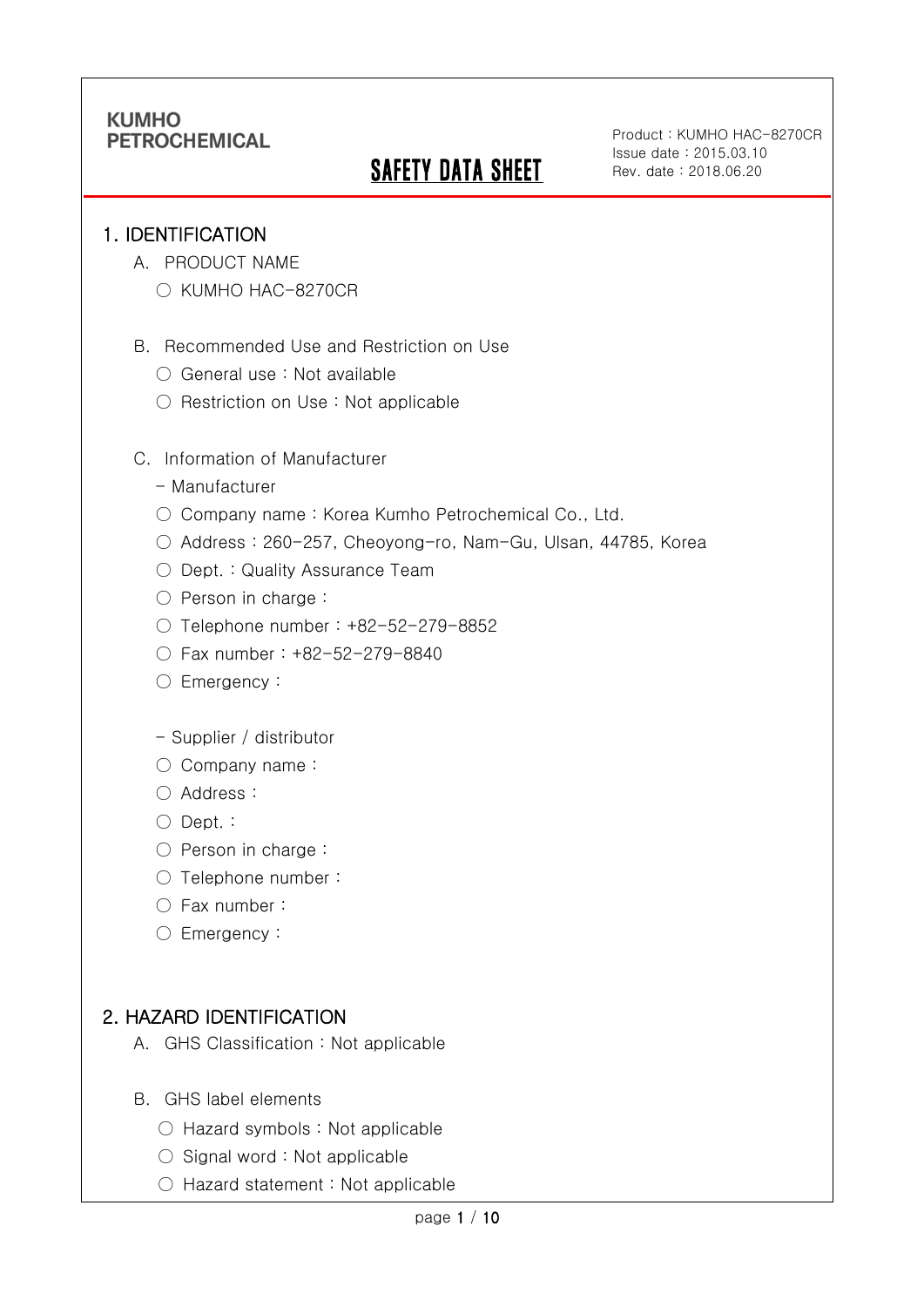Ī

## **SAFETY DATA SHEET**

○ Precautionary statements : Not applicable

- C. Other hazards which do not result in classification :
	- NFPA rating: (0~4 steps) : Health=0, Flammability=0, Reactivity=0

## 3. COMPOSITION/INFORMATION ON INGREDIENTS

| Chemical name                   | CAS No./ECL No./EINECS No.  | Contents $(\%)$ |
|---------------------------------|-----------------------------|-----------------|
| Acrylonitrile-Butadiene-Styrene | $9003 - 56 - 9$ /KE-29398/- | $10 - 20$       |
| Polycarbonate                   | 25971-63-5/KE-04740/-       | $65 - 75$       |
| Polybutyleneterephthalate       | 26062-94-2/KE-02382         | $10 - 20$       |
| Polyethyleneterephthalate       | 25038-59-9/KE-28979         | $1 - 10$        |
| Additives                       | Proprietary                 | $0 - 2$         |

※ Reference No. : ECL(Registration number of Korean Existing Chemical List) EINECS(Registration number of Europe Existing Chemical List)

## 4. FIRST-AID MEASURES

- A. Eye Contact :
	- Immediately flush eyes with plenty of water at least 15minutes.
	- If irritation persists, get a doctor's examination.

#### B. Skin Contact :

- Wash the contaminated skin area with running water or soap.
- Remove contaminated clothing and shoes.
- If irritation persists, get a doctor's attention.

#### C. Inhalation :

- Intake the water to clean the throat and blow nose to remove the dust.
- Remove victim to fresh air immediately.
- Take Artificial respiration if not breathing.
- Give oxygen if breathing is difficult.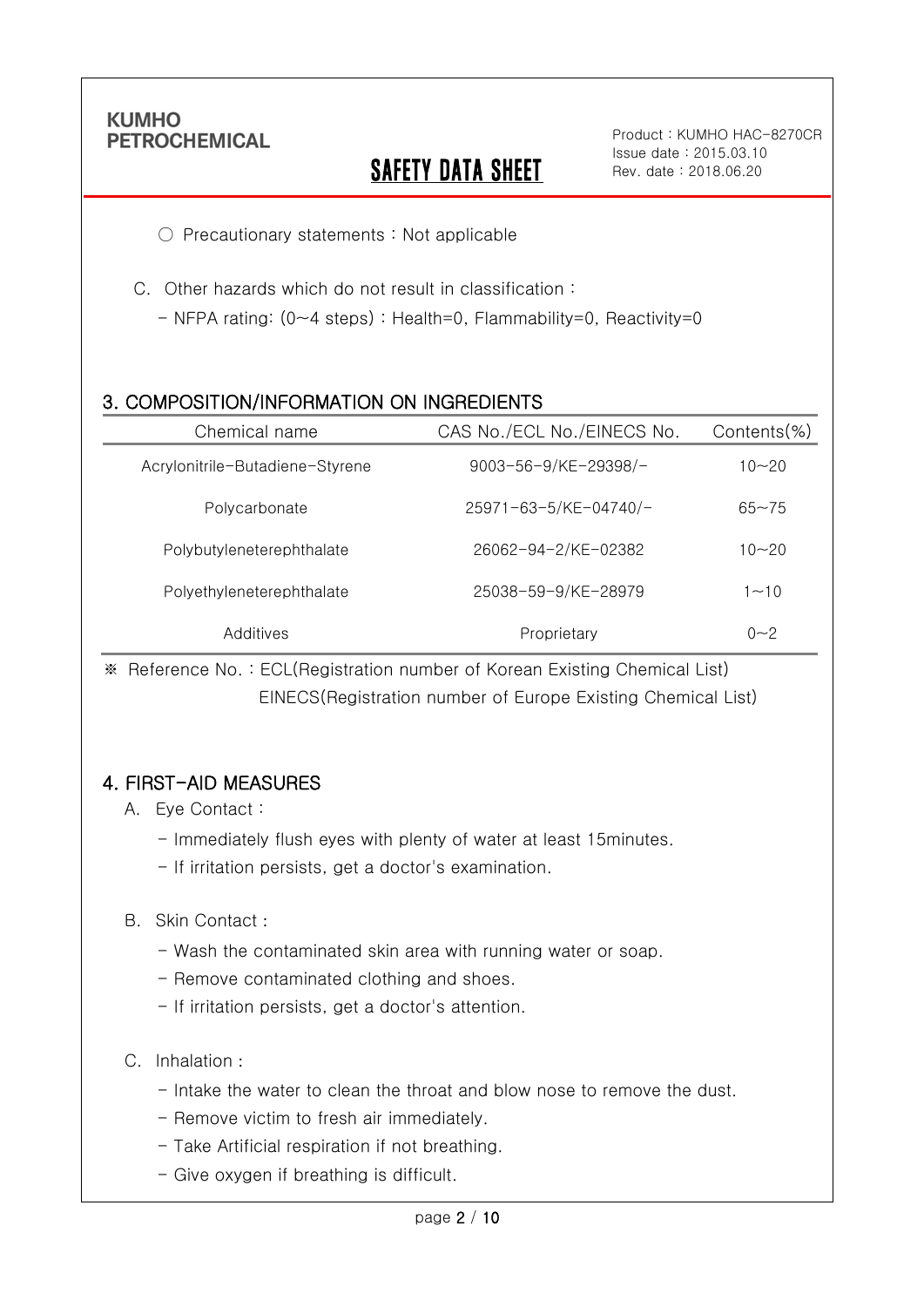# SAFETY DATA SHEET

Product : KUMHO HAC-8270CR Issue date : 2015.03.10 Rev. date : 2018.06.20

- Get medical attention.
- D. Ingestion :

Ī

- Rinse mouth with water
- Give large amounts of water to relieve stimulus.
- If irritation or symptoms occurs, get a doctor's examination.
- E. Delay and immediate effects and also chronic effects from short and long term exposure :
	- Steams by plastic processing at high temperature may cause eyes and respiratory irritation.
- F. Notice to Physician :
	- Treatment may vary with condition of victim and specifics of incident.

### 5. FIRE FIGHTING MEASURE

- A. Suitable (Unsuitable) extinguishing media :
	- Extinguishing media : Carbon Dioxide, Water, foam.
	- $\circ$  Unsuitable Extinguishing media : Do not use direct water.
	- $\circlearrowright$  Large fire : Water spray, regular foam
- B. Specific hazards arising from the chemical
	- Combustion :
		- Irritating, corrosive and/or toxic gases may occur by fire.
		- Generate pyrolysis such as carbon dioxide, carbon monoxide and styrene when combustion.
	- Levels of fire hazard :
		- Containers may rupture or explode if exposed.
		- Dust / air mixtures may ignite or explode.
- C. Fire fighting procedures and equipments :
	- Wear appropriate personal protective equipment(see section 8. EXPOSURE CONTROLS/PERSONAL PROTECTION).
	- Avoid inhalation of smoke or gas when fire fighting.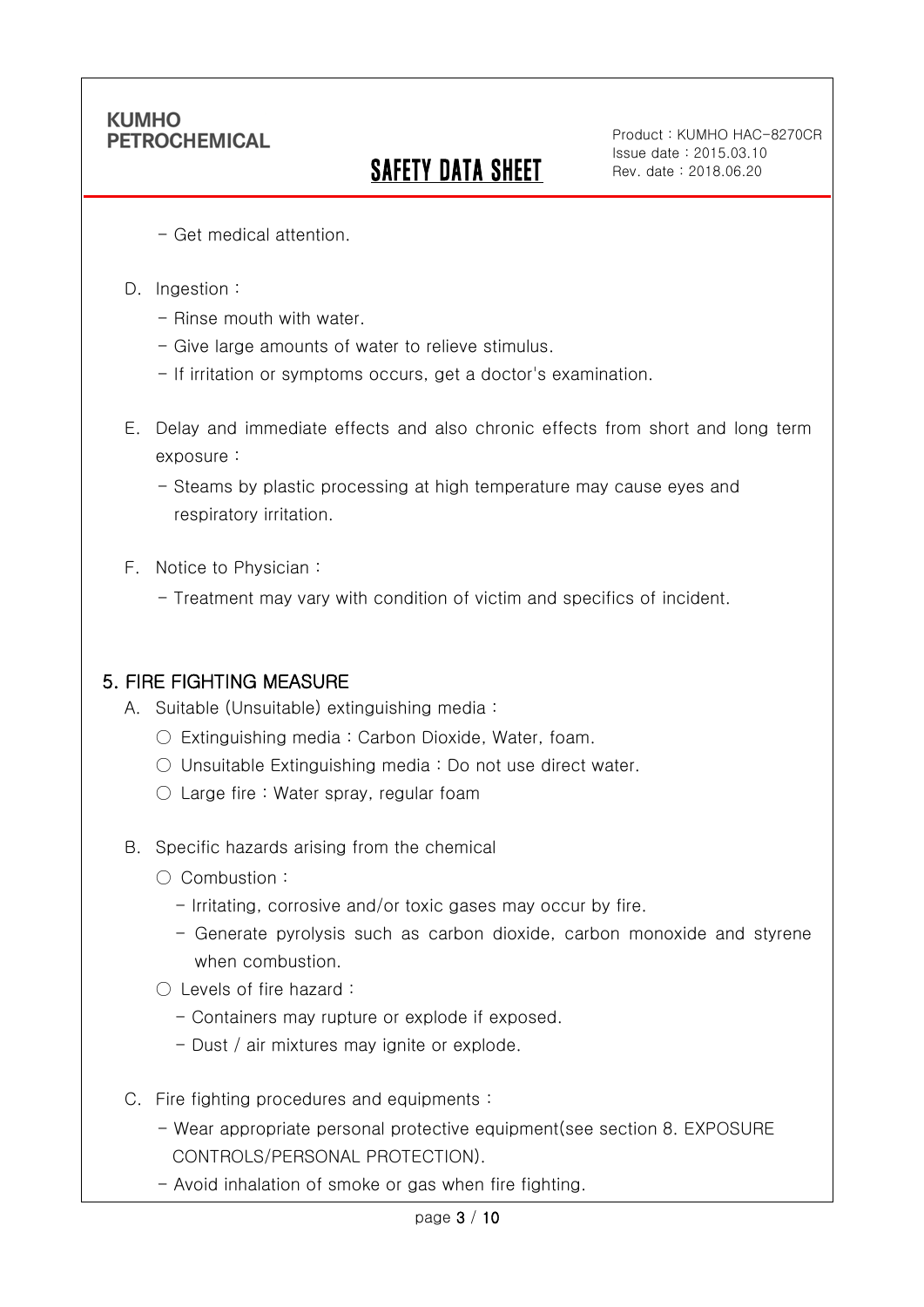Ī

## SAFETY DATA SHEET

Product : KUMHO HAC-8270CR Issue date : 2015.03.10 Rev. date : 2018.06.20

- Move container from fire area if it can be done without risk.
- Cool containers with water until well after fire is out.
- Stay upwind and keep out of low areas.
- Avoid inhalation of substance itself or combustion.

### 6. ACCIDENTAL RELEASE MEASURES

- A. Personal Precautions, Protective Equipment and Emergency procedures :
	- Perform in accordance with「See section 8. EXPOSURE CONTROLS / PERSONAL PROTECTION」. Put on appropriate personal protective equipment.
	- Use a way to minimize dust.
	- Avoid contact with eyes and skin.
	- Avoid inhalation of substance itself or combustion.
	- Evacuation against the wind.
	- Keep unauthorized personnel out.
	- Avoid contact with heat, sparks, flame or other ignition sources.
- B. Environmental Precautions
	- Avoid dispersal of spilt material and runoff and contact with waterways, drains and sewers. If large spills, advise emergency services.
- C. Methods and materials for containment and cleaning up :
	- $\bigcirc$  For small spills.
		- Remove all sources of ignition.
		- Suppression occurrence of dust.
		- Appropriate container for disposal of spilled material collected.
		- Ventilate leak areas and clearing leak area.
	- For large spills.
		- Remove all sources of ignition.
		- Suppression occurrence of dust.
		- Avoid entering to sewers or water system.
		- For disposal of spilled material in appropriate containers collected and clear surface.
		- Appropriate container for disposal of spilled material collected.

## 7. HANDLING AND STORAGE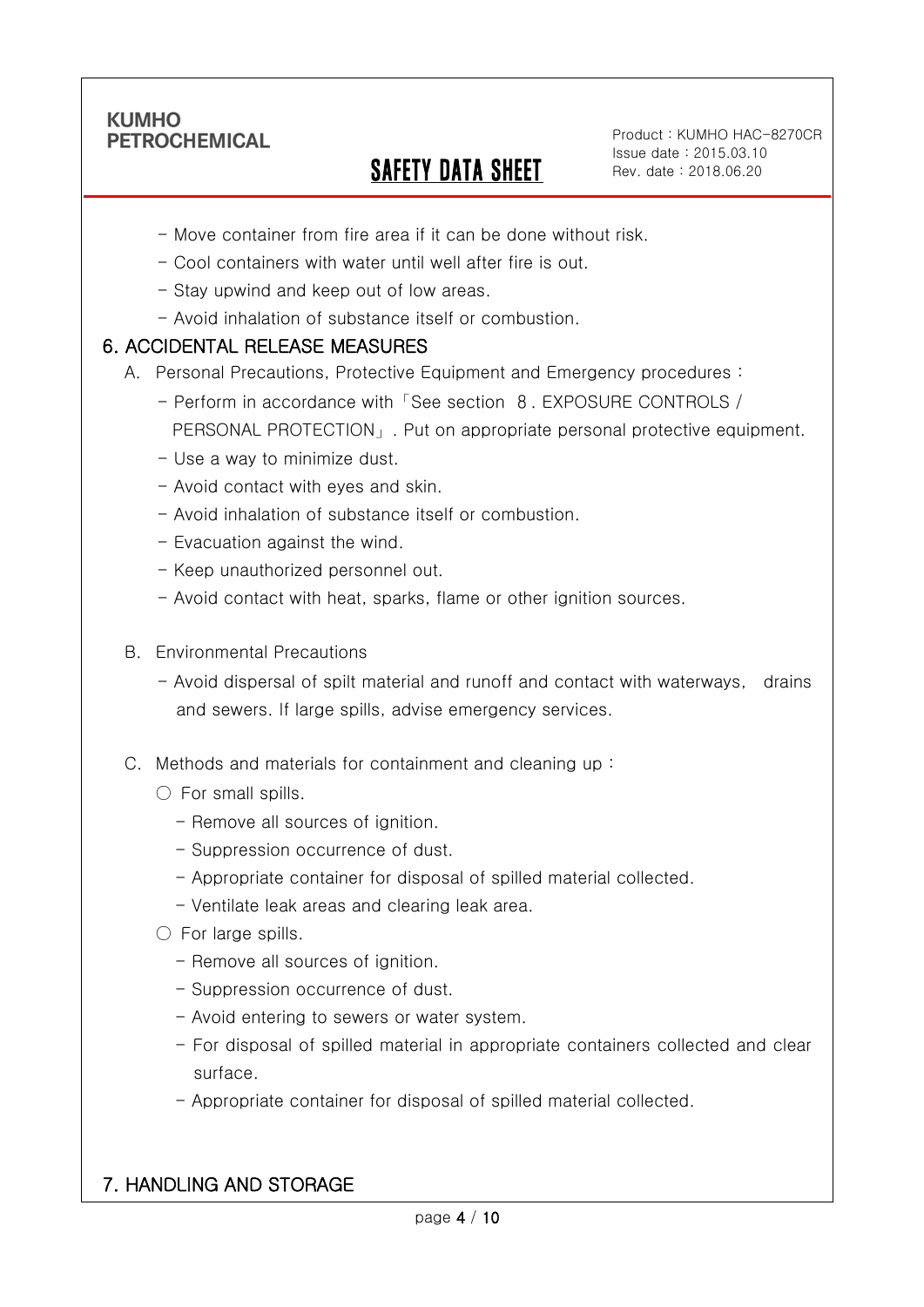## SAFETY DATA SHEET

Product : KUMHO HAC-8270CR Issue date : 2015.03.10 Rev. date : 2018.06.20

#### A. Handling :

Ī

- Perform in accordance with「See section 8. EXPOSURE CONTROLS / PERSONAL PROTECTION」. Put on appropriate personal protective equipment.
- Handle in a well-ventilated place.
- Avoid contact with heat, sparks, flame or other ignition sources.
- Remove all sources of ignition.
- Use all the equipment after the ground.
- Wash thoroughly after handling.
- B. Storage Precautionary Statements :
	- Keep in original container and tightly closed.
	- Do not store where the moisture.
	- Avoid contact with incompatible materials.

### 8. EXPOSURE CONTROLS/PERSONAL PROTECTION

- A. Exposure limit
	- Exposure limit under ISHL : Not applicable
	- ACGIH : Not applicable
	- Biological exposure limits : Not applicable
- B. Engineering Controls
	- A system of local and/or general exhaust is recommended to keep employee exposures above the Exposure Limits. Local exhaust ventilation is generally preferred because it can control the emissions of the contaminant at its source, preventing dispersion of it into the general work area. The use of local exhaust ventilation is recommended to control emissions near the source.
- C. Personal Protective Equipment :
	- Respiratory Protection : Use the respirator be given official approval by Korea Occupational Safety & Health Agency. Under conditions of frequent use or heavy exposure, Respiratory protection may be needed. Respiratory protection is ranked in order from minimum to maximum. Consider warning properties before use.
		- Dust, mist, fume-purifying respiratory protection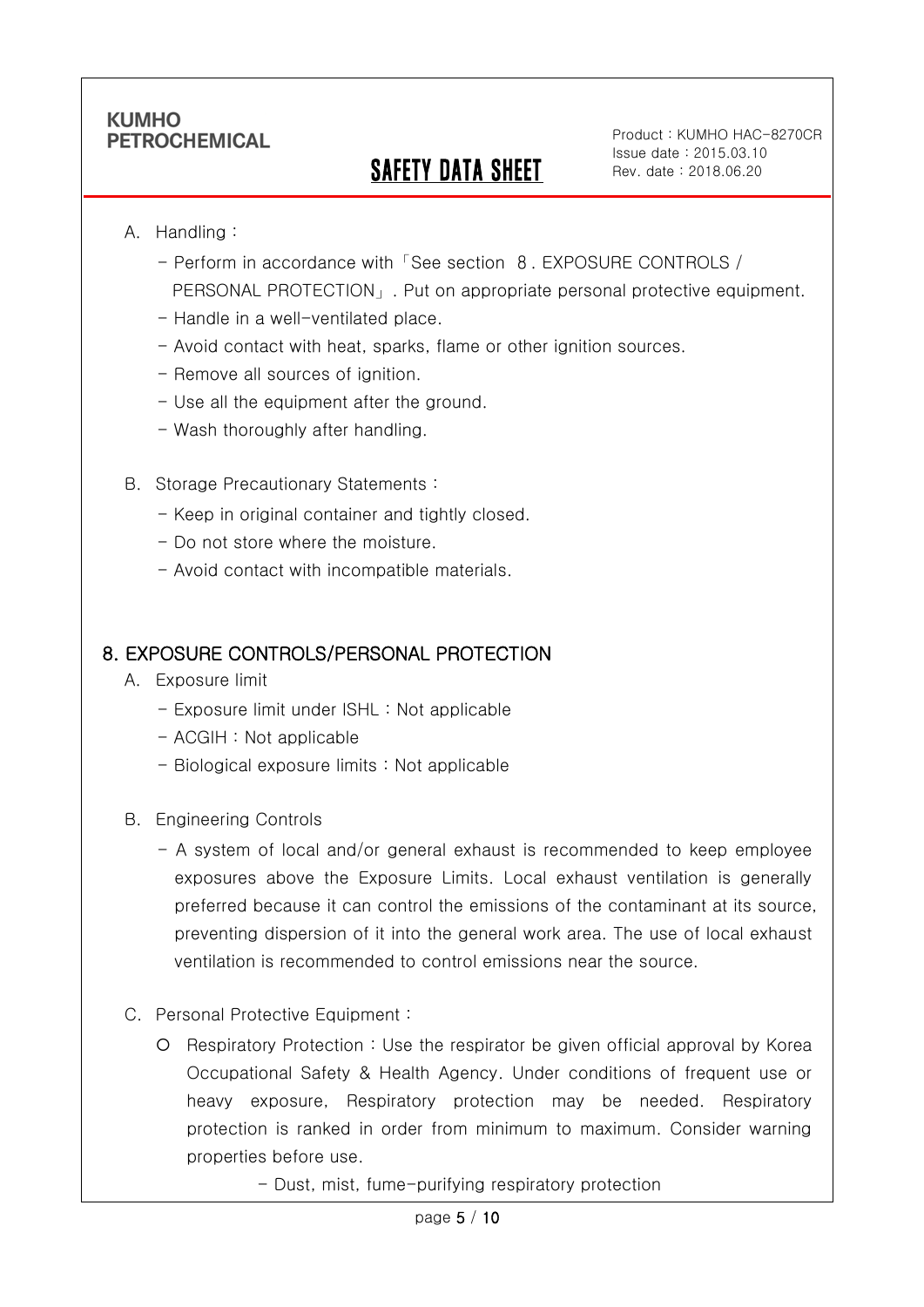Ī

## SAFETY DATA SHEET

Product : KUMHO HAC-8270CR Issue date : 2015.03.10 Rev. date : 2018.06.20

- Any air-purifying respirator with a corpuscle filter of high efficiency
- Any respiratory protection with a electromotion fan(for dust, mist, fume-purifying)
- ※ For Unknown Concentration or Immediately Dangerous to Life or Health
- Self-contained breathing apparatus(pressure-demand or other positive-pressure mode in combination)
- Supplied-air respirator with full facepiece
- Eye Protection : Wear primary eye protection such as splash resistant safety goggles with a secondary protection faceshield. Provide an emergency eye wash station and quick drench shower in the immediate work area.
- Hand Protection : Wear chemical resistant protected gloves if there is hazard potential for direct skin contact. Wear heat resistant protected gloves to withstand the temperature of molten product.
- Body Protection : Wear chemical resistant protected clothing if there is hazard potential for direct contact.

## 9. PHYSICAL AND CHEMICAL PROPERTIES

- A. Appearance : Pellet
- B. Odor : Odorless
- C. Odor threshold : Not available
- D. pH : Not applicable
- E. Melting point/Freezing point : Not available
- F. Initial Boiling Point/Boiling Ranges : Not available
- G. Flash point : Not available
- H. Evapourating Rate : Not applicable
- I. Flammability(solid, gas) : Not available
- J. Upper/Lower Flammability or explosive limits : Not available
- K. Vapour pressure : Not applicable
- L. Solubility : Insoluble
- M. Vapour density(Air=1) : Not applicable
- N. Relative density : 1.15~1.25
- O. Partition coefficient of n-octanol/water : Not available
- P. Autoignition Temperature : 400℃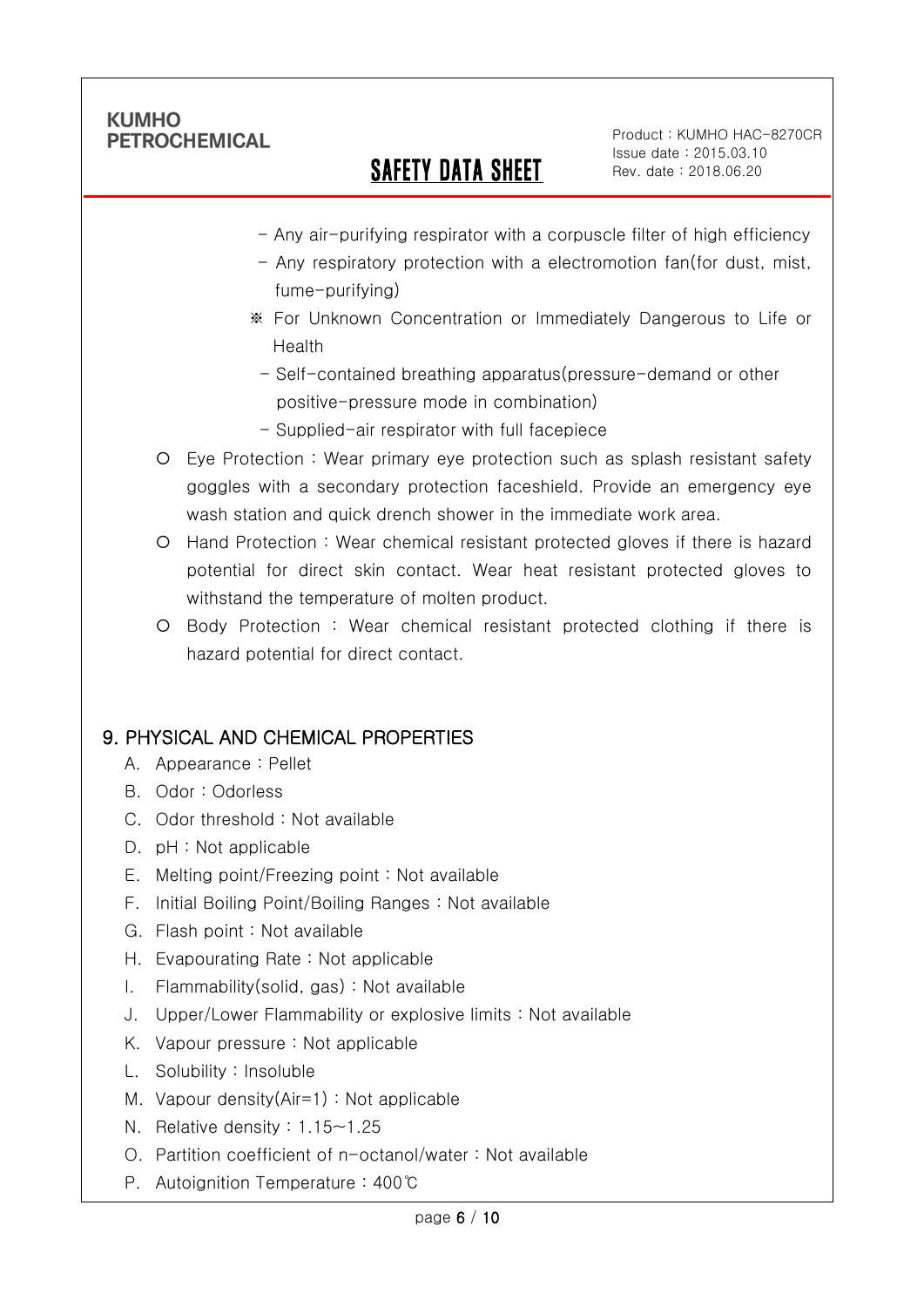Ī

# **SAFETY DATA SHEET**

Product : KUMHO HAC-8270CR Issue date : 2015.03.10 Rev. date : 2018.06.20

- Q. Decomposition Temperature : Not available
- R. Viscosity : Not applicable
- S. Molecular weight : Not available

## 10. STABILITY AND REACTIVITY

- A. Stability
	- This material is stable under recommended storage and handling conditions
- B. Possibility of Hazardous Reaction
	- Will not occur.
- C. Conditions to Avoid
	- Avoid contact with heat, sparks, flame or other ignition sources.
- D. Materials to Avoid
	- Strong oxidizing agents.
- E. Hazardous Decomposition Products
	- Combustion may cause carbon oxide, nitrogen oxides.

#### 11. TOXOCOLOGICAL INFORMATION

- A. Information on the likely routes of exposure
	- (Respiratory tracts) : Not applicable
	- (Oral) : Not applicable
	- (Eye ∙ Skin) : Not applicable
- B. Delayed and immediate effects and also chronic effects from short and long term exposure
	- Acute toxicity : Not available
	- Skin corrosion/irritation : Not available
	- Serious eye damage/irritation : Not available
	- O Respiratory sensitization : Not available
	- O Skin sensitization : Not available
	- Carcinogenicity : Not available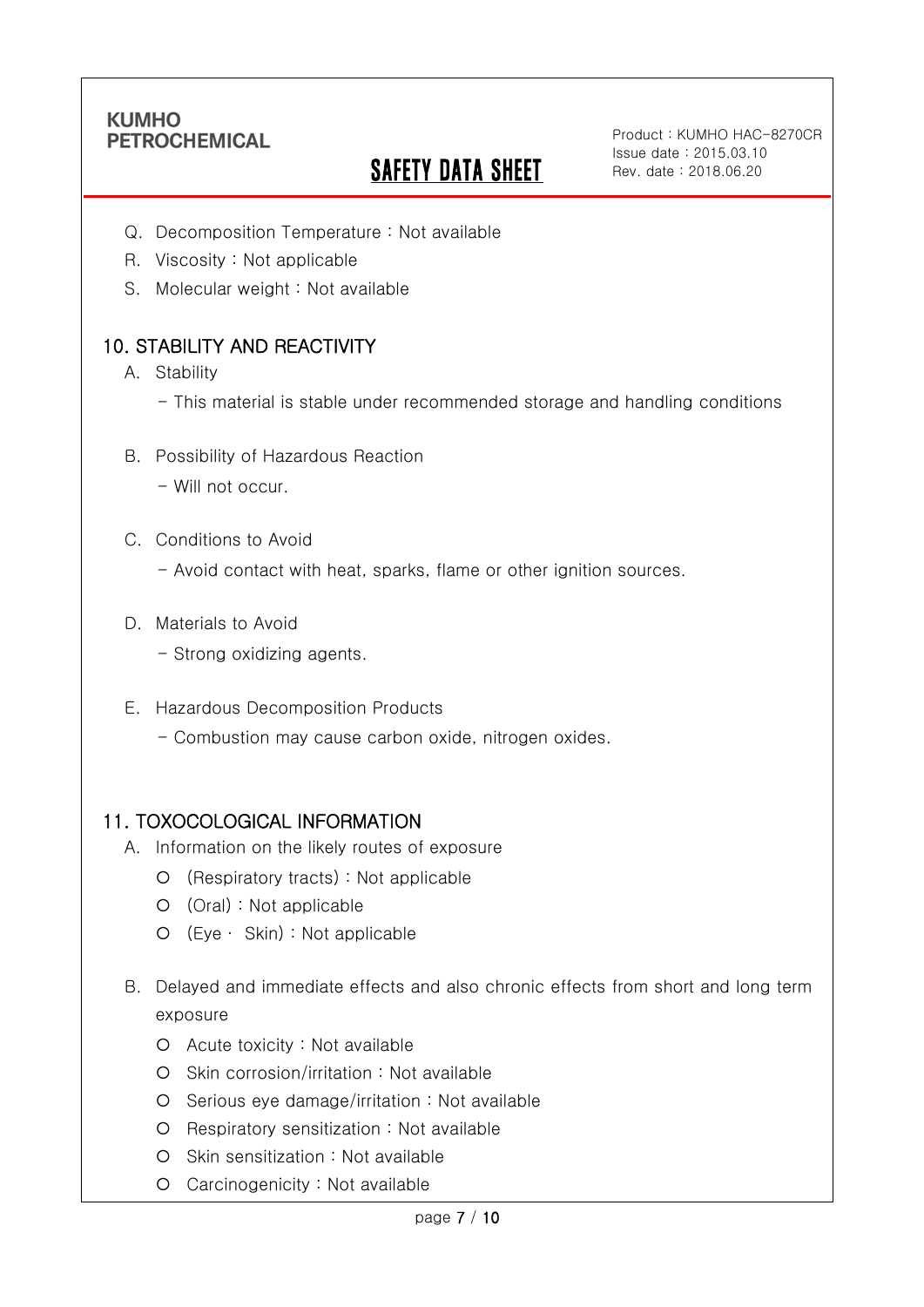Ī

# SAFETY DATA SHEET

Product : KUMHO HAC-8270CR Issue date : 2015.03.10 Rev. date : 2018.06.20

- Germ cell mutagenicity : Not available
- $O$  Reproductive toxicity : Not available
- Specific target organ toxicity(single exposure) : Not available
- Specific target organ toxicity(repeated exposure) : Not available
- Aspiration hazard : Not available
- O Chronic effect : Not available
- C. Calculation the classification of the mixture(acute toxicity estimate calculation etc.) : Not applicable

### 12. ECOLOGICAL INFORMATION

- A. Ecotoxicity : Not available
- B. Persistence and degradability : Not available
- C. Bioaccumulative potential : Not available
- D. Mobility in soil : Not available
- E. Other adverse effects : Not available

#### 13. DISPOSAL CONSIDERATION

- A. Disposal methods
	- The user of this product must properly characterize the waste/container generated from the use of this product in accordance with all applicable federal, state and/or local laws and regulations in order to determine the proper disposal of the waste in accordance with all applicable federal, state and/or local laws and regulations.
- B. Special precautions for disposal :
	- The user of this product must disposal by oneself or entrust to waste disposer or person who other' s waste recycle and dispose, person who establish and operate waste disposal facilities.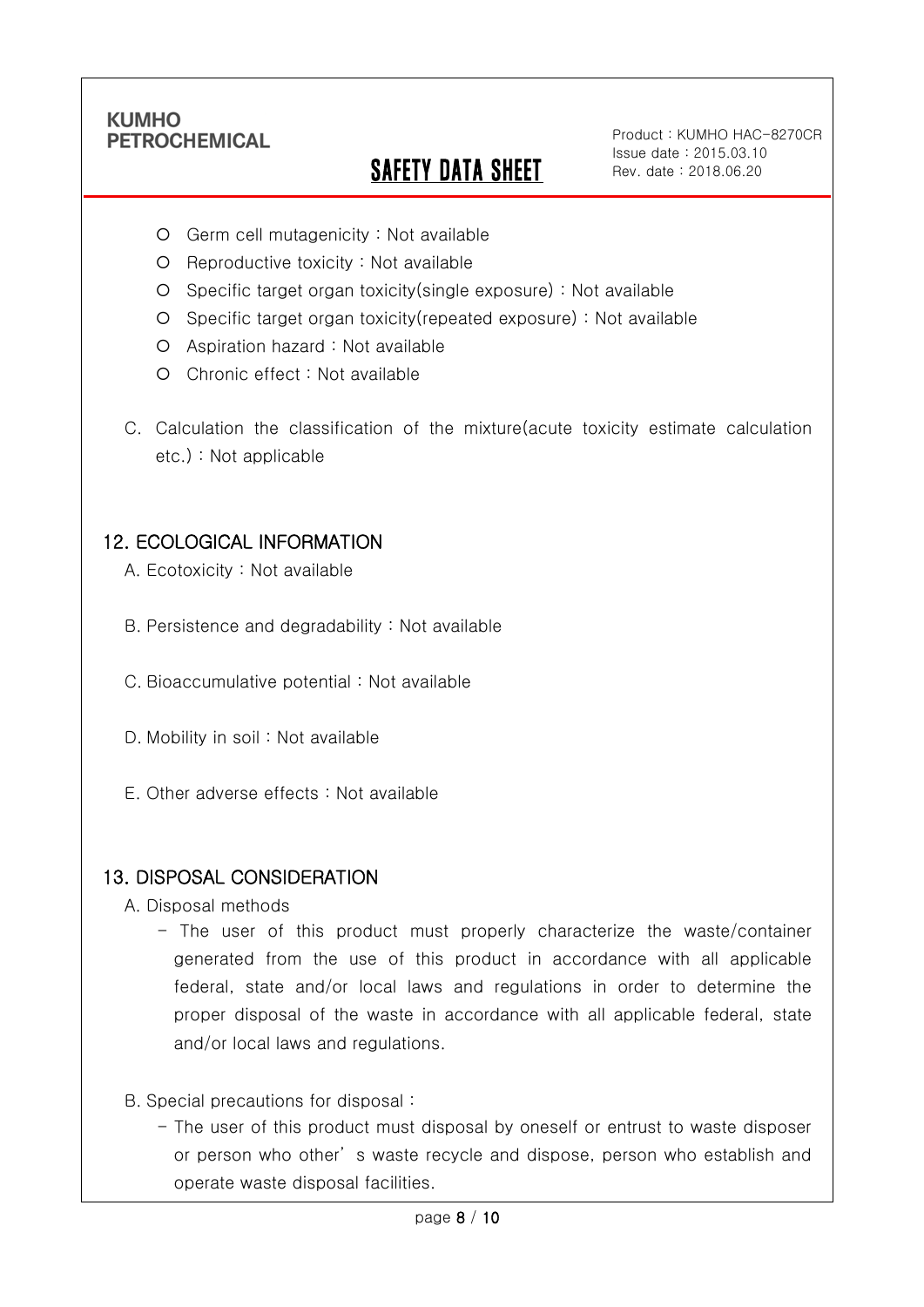Ī

## **SAFETY DATA SHEET**

Product : KUMHO HAC-8270CR Issue date : 2015.03.10 Rev. date : 2018.06.20

- Dispose of waste in accordance with local regulation.

### 14. TRANSPORT INFORMATION

A. UN number : Not regulated for transport of dangerous goods

- B. Proper shipping name : Not applicable
- C. Hazard class : Not applicable
- D. Packing group : Not applicable
- E. Marine pollutant : Not available
- F. Special precautions for user related to transport or transportation measures :
	- 1) EmS FIRE SCHEDULE : F-A
	- 2) EmS SPILLAGE SCHEDULE : S-H
- G. IATA Transport : Not Classified as dangerous for IATA Transport

#### 15. REGULATORY INFORMATION

A. Korea Industry Safety and Health Law (ISHL) :

 $\circ$  This product is not subject to the chemical for classification and labeling under ISHL Article 41.

B. The Toxic Chemical Control Act in Korea(TCCA)

- $\bigcirc$  This product is not classified as Toxic chemical and Observational chemical under TCCA Article 2.3. and 2.4.
- Toxic Release Inventory(TRI) Chemicals: Not regulated
- C. Dangerous goods Safety Management Law in Korea : Not applicable

D. US regulations